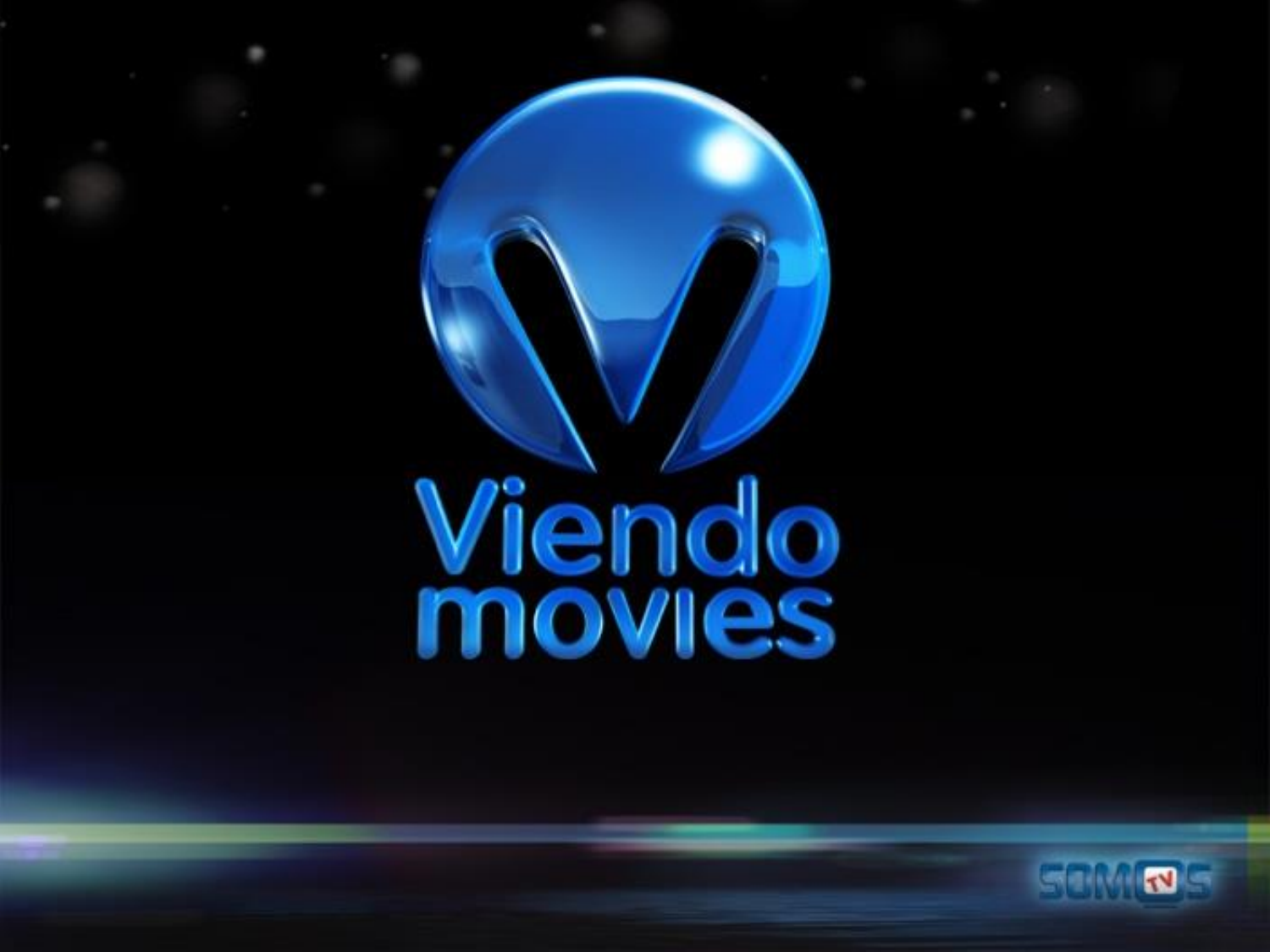#### ViendoMovies…

*A modern, innovative, entertaining and commercial free, top quality film channel produced and programmed especially for the US and Puerto Rico. ViendoMovies shows the best contemporary movies originally produced in Spanish, from all over the Spanish speaking world!*

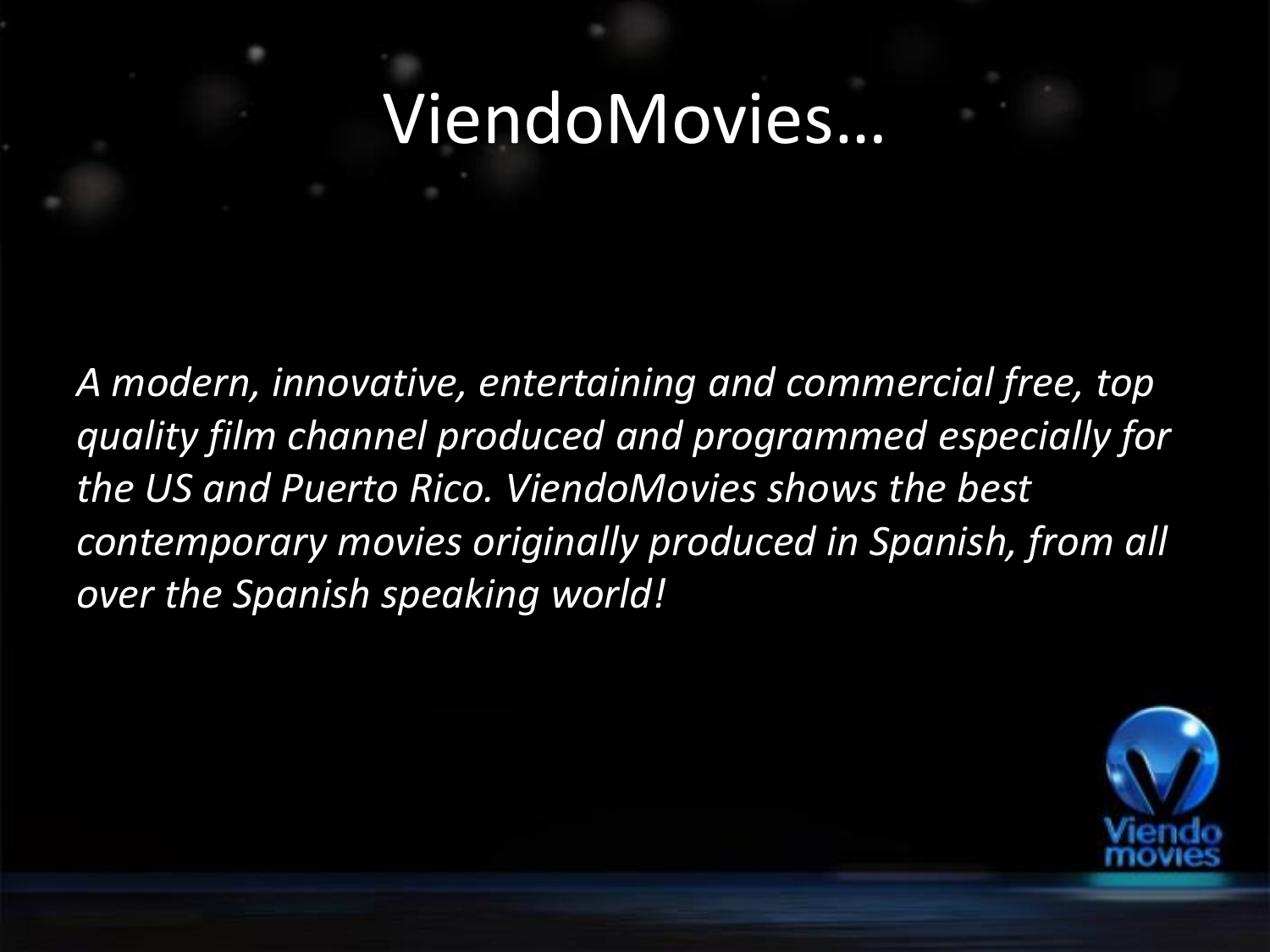#### Channel profile

- A 24 hr. *commercial free* film channel that broadcasts the best selection of contemporary movies, originally produced in Spanish:
	- *All movies exclusive "first window" in basic Pay TV Latino packages*
	- *Only theatrical releases from Mexico, Argentina, Peru, Chile, Venezuela, Spain, Puerto Rico, Dominican Republic and other countries. No "B" or "made for TV" movies*
	- *Completely produced and distributed in HD*
	- *English & Spanish closed caption*

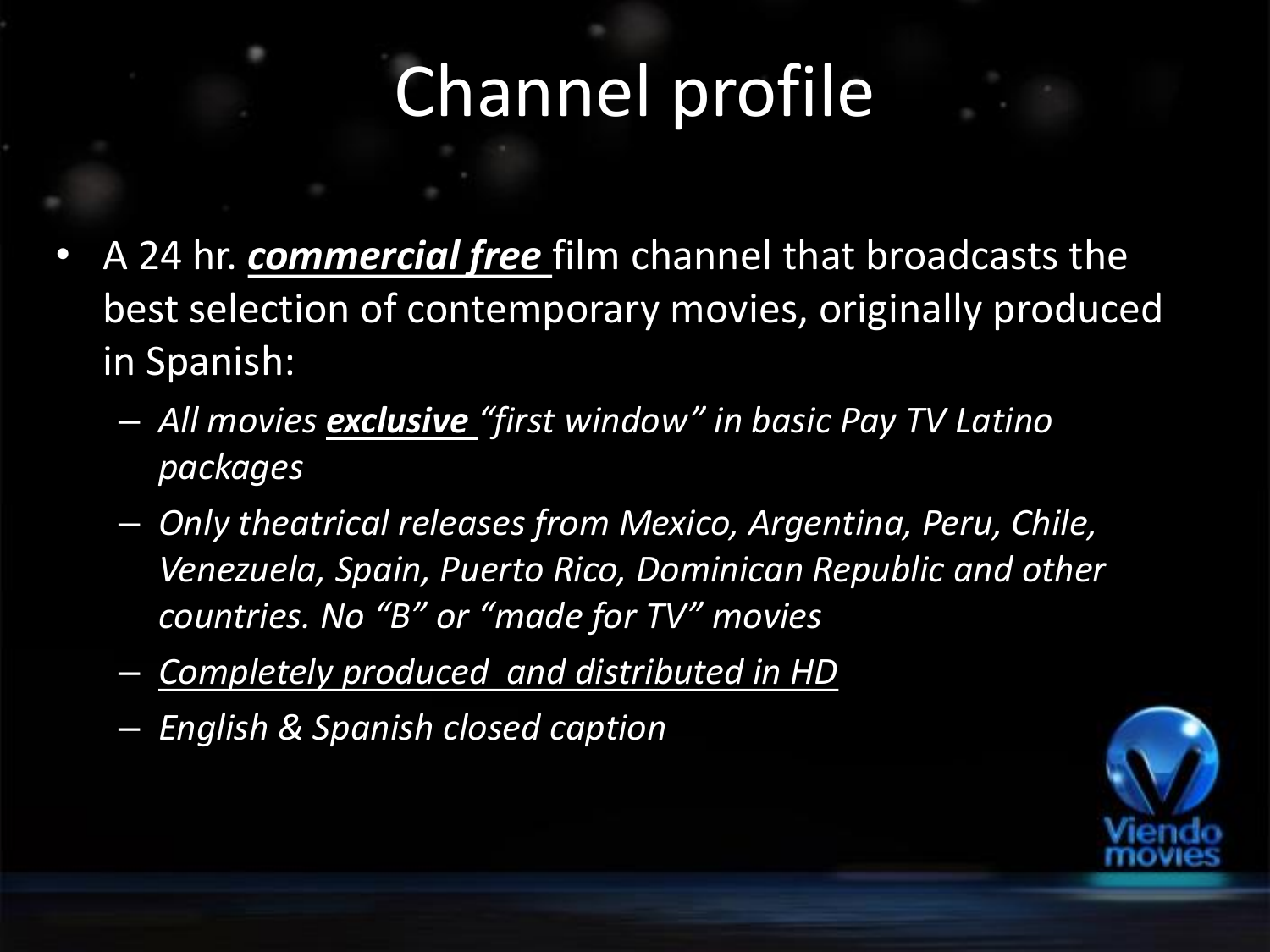#### Channel profile

- A 24 hr. commercial free film channel that broadcasts the best selection of contemporary movies, originally produced in Spanish:
	- *More than 120 premieres per year, 300 + films rotating per month (fewer repetitions). Agile programming strategy, offering always a fresh screen*
	- *Supported by a strong acquisition international staff in Europe, Latin-America, Mexico and The United States*
	- *Strong, popular Free VOD package (30 Hours, 25% refresh rate)*

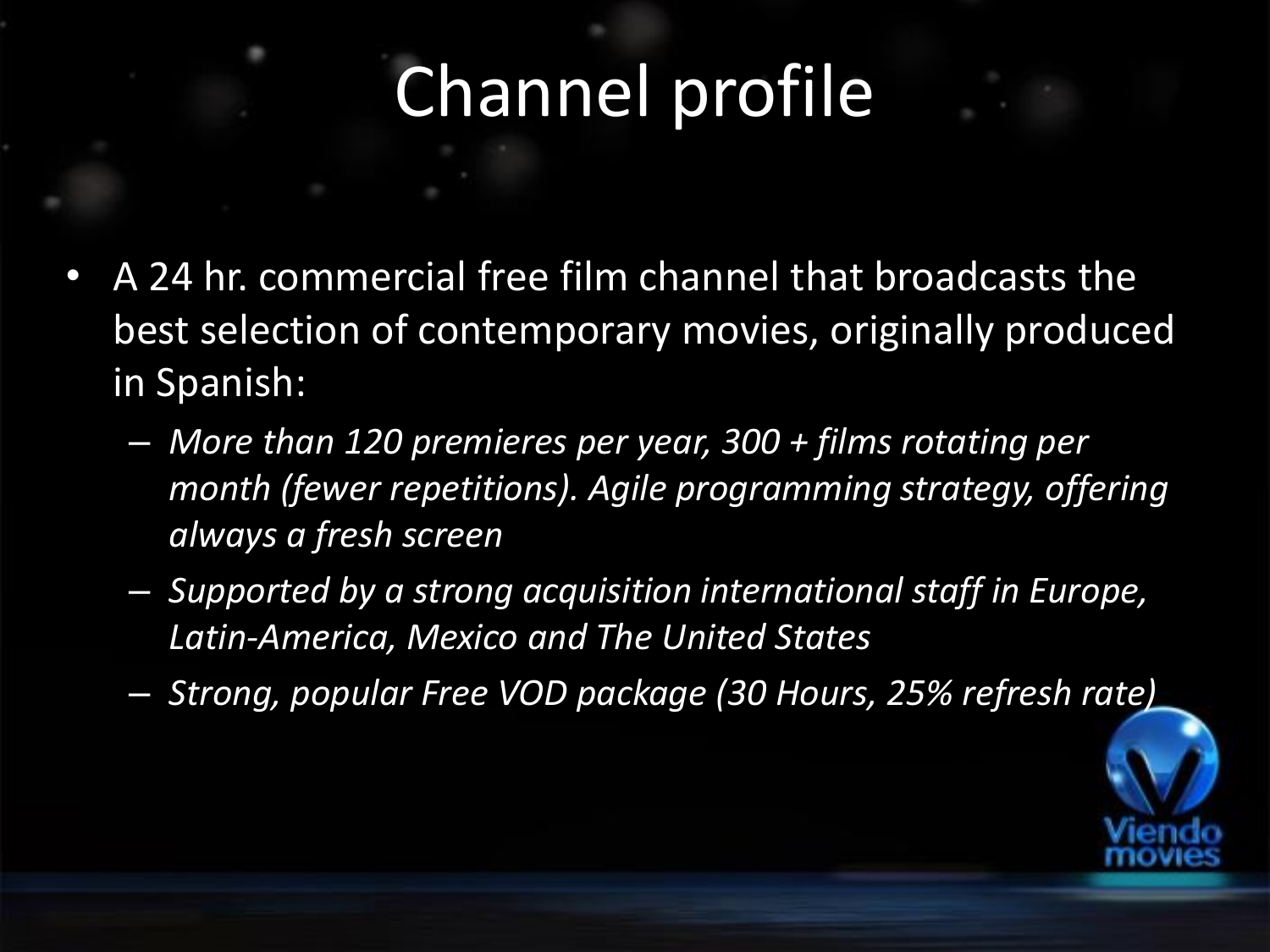#### Channel profile

- A 24 hr. commercial free film channel that broadcasts the best selection of contemporary movies, originally produced in Spanish:
	- *Premium on-air look, competitive with the best international TV networks*
	- *Widely distributed in main cable companies, satellite & Telcos*

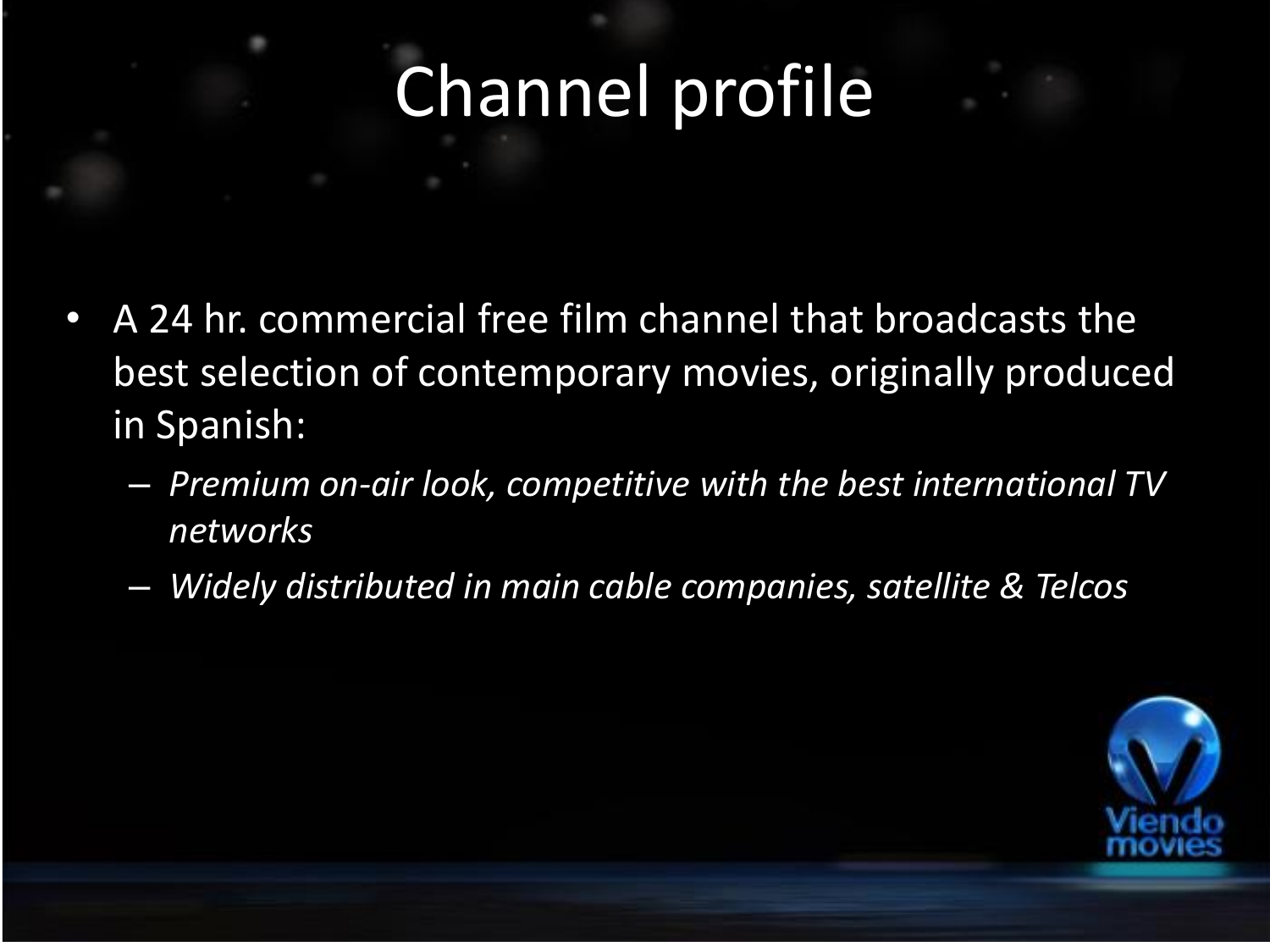#### Bi-Culturally relevant!

- On air celebrations of the festivities of all Hispanic nationalities (films, promos, special cycles)
	- *Hispanic Heritage Month, 5 de Mayo and all national Independence dates, Mother's Day, etc.*
- Special programming and promotions on US holidays
	- *4 th of July, Halloween, St. Patrick's Day, Martin Luther King's Day, Christmas, New Year*
- Interstitials honoring Latino Heritage and its contributions to US culture

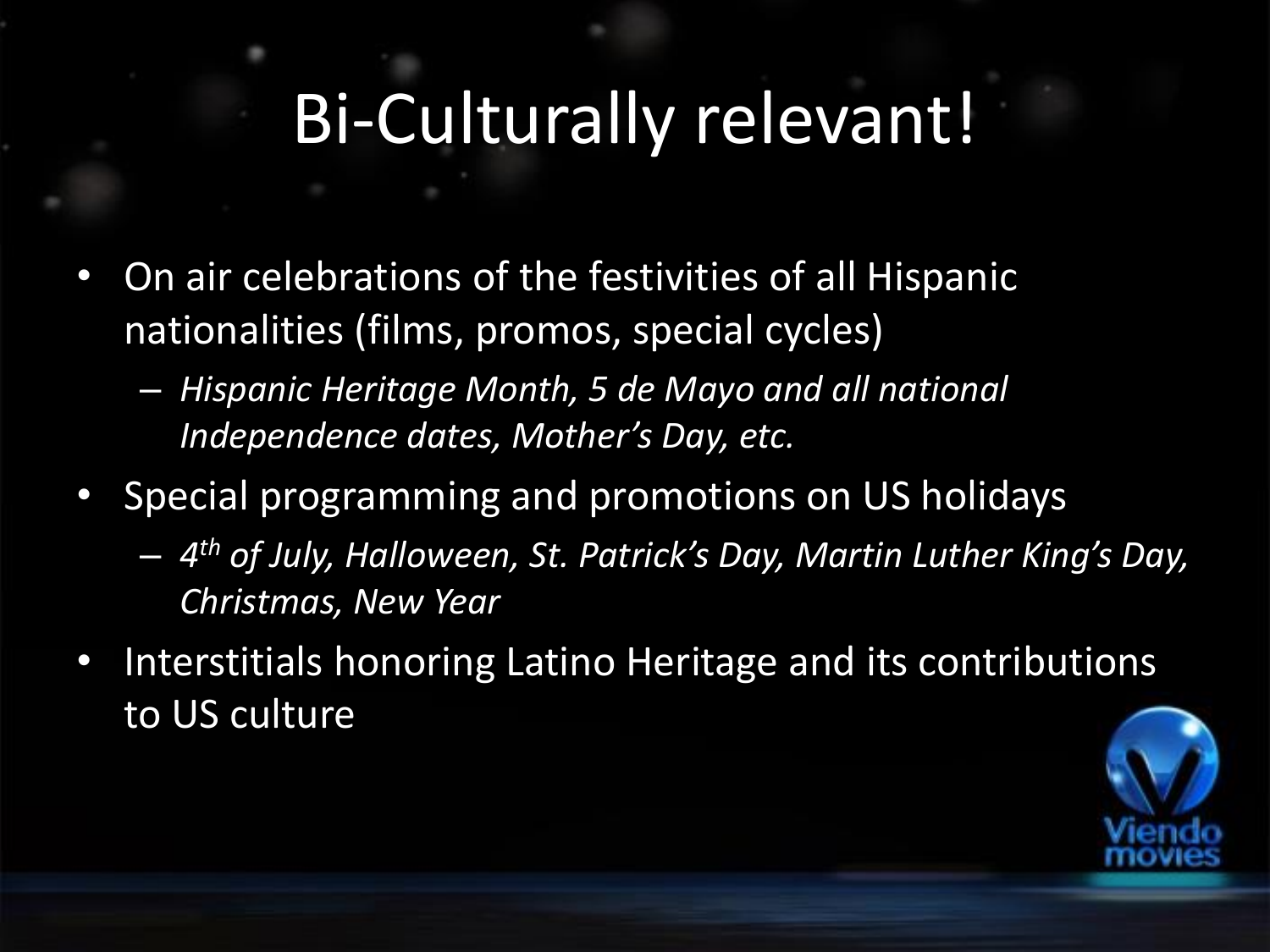### We love film fans…



- Coverage of films festivals in the US and around the world
	- *US***:** *Oscars, Miami International Film Festival, San Francisco Latino Film Festival, Chicago Latino Film Festival, New York International Latino Film Festival, Gasparilla International Film, San Diego Latino Film Festival, Sundance Film Festival*
	- *International*: *Toronto International Film Festival, Festival de Cine Guadalajara, Premios Ariel, Festival de Morelia, Festival Internacional de Guanajuato, Berlinale en Berlin, Cannes Film Festival, Venice Film Festival, Festival de Huelva, Festival de San Sebastian, Festival de Malaga, Premios Goya, Premios Platino*
- *Behind the Scenes*, interviews with Directors and the stars
- Special Latino talent cycles



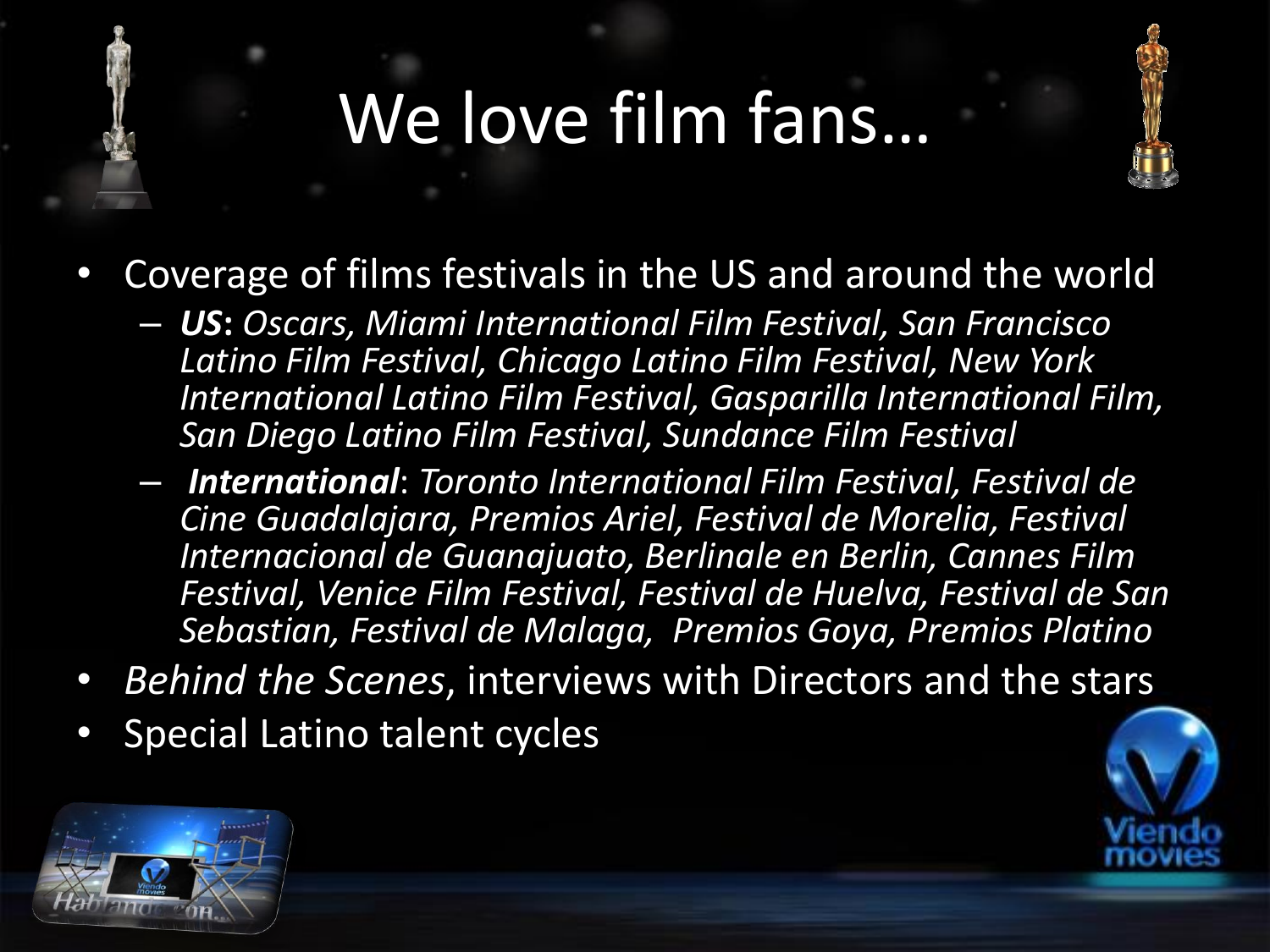#### ViendoMovies everywhere!

- Available for distribution everywhere (tablets, smartphones and other devices). No black outs
- Strong online marketing profile
	- *Dynamic, continuously updated and modern website*
	- *Active presence in social media: Facebook, YouTube, Twitter, Instagram*



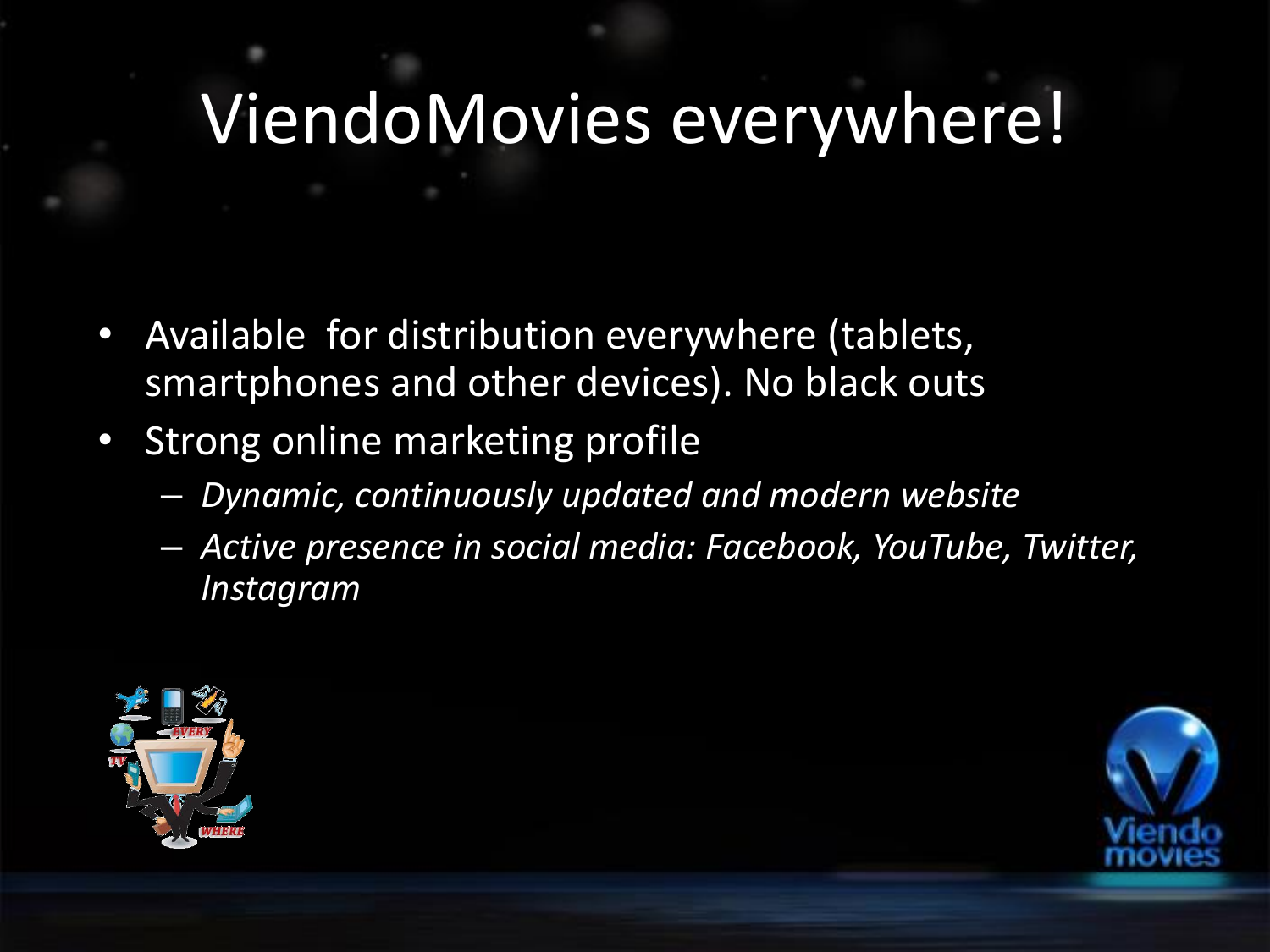#### Growing together!

- Active support in events:
	- *Call centers training*
	- *Community events*
	- *Special client events*
- Investment in acquisition and loyalty marketing tactics:
	- *Advertising and promotions*